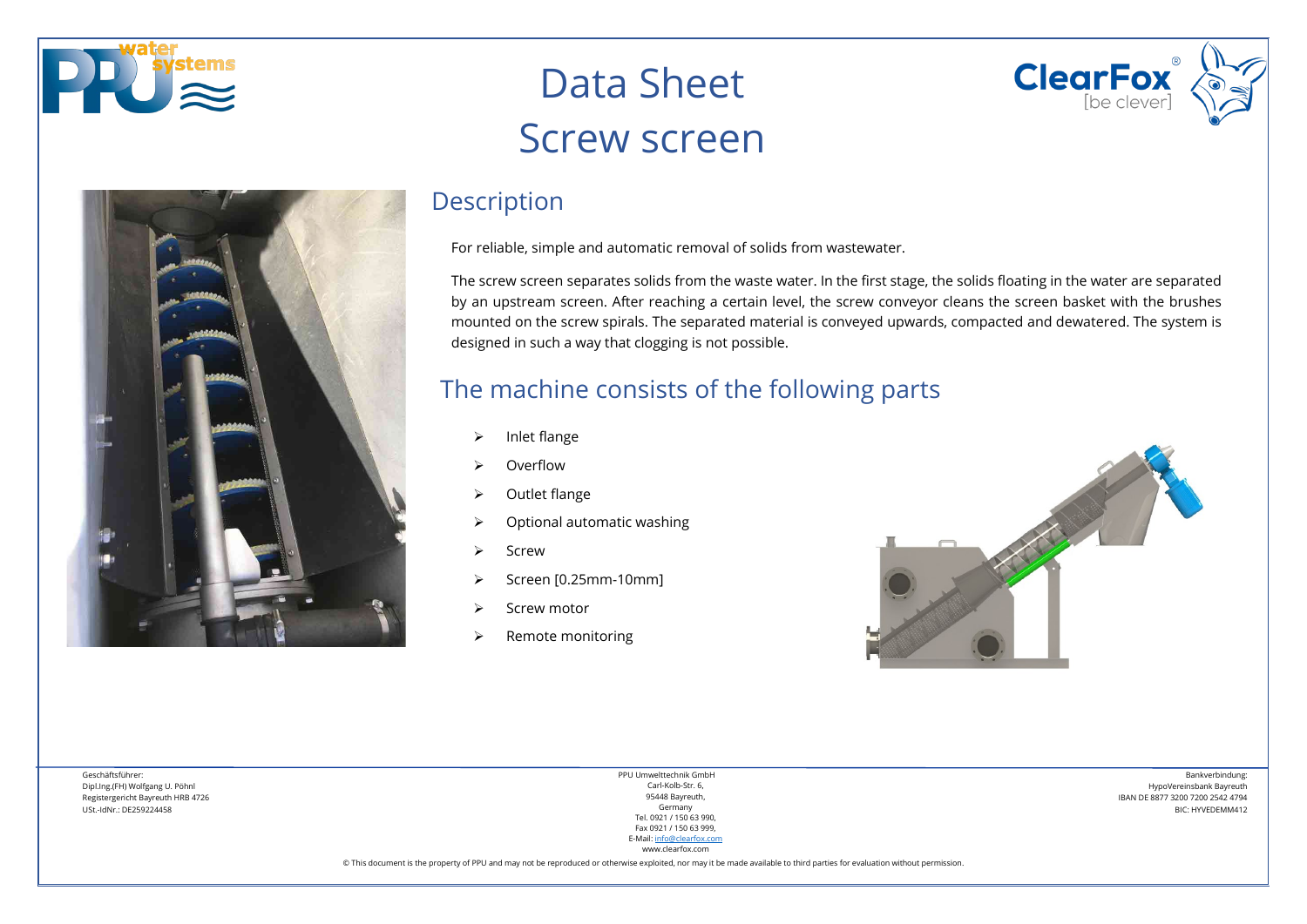



### Screw screen

### Technical data, part 1



| Module                                                                   | <b>CSS 90</b>                                                | <b>CSS 160</b>                     | <b>CSS 250</b>                  | <b>CSS 300</b>                  |  |
|--------------------------------------------------------------------------|--------------------------------------------------------------|------------------------------------|---------------------------------|---------------------------------|--|
| Max. Flow rate *1                                                        | 94 m <sup>3</sup> /hr (26 l/s)                               | 155 m <sup>3</sup> /hr (43 $1/s$ ) | 248 m <sup>3</sup> /hr (69 l/s) | 303 m <sup>3</sup> /hr (84 l/s) |  |
| Measurements (L/B/H)                                                     | 2595x480x1795 mm                                             | 2980x430x2110 mm                   | 2980x480x2100 mm                | 2978x480x2021 mm                |  |
| Material (except flanges)                                                | Stainless steel 304L or 316L / High-grade steel 304L or 316L |                                    |                                 |                                 |  |
| Lateral position inlet/outlet                                            | Right or left (depending on requirement)                     |                                    |                                 |                                 |  |
| Shaft without screw                                                      | High carbon steel (special steel S355JR)                     |                                    |                                 |                                 |  |
| Net weight                                                               | 300 kg                                                       | 350 kg                             | 350 kg                          | 400 kg                          |  |
| Screw press:                                                             |                                                              |                                    |                                 |                                 |  |
| Max. Solids concentration                                                | Max. 50% (max. 500 mg/l)                                     |                                    |                                 |                                 |  |
| Material flange inlet, outlet<br>(and optional emergency<br>overflow) *2 | Aluminum                                                     |                                    |                                 |                                 |  |
|                                                                          | <b>DN150 PN10</b>                                            | <b>DN150 PN10</b>                  | <b>DN200 PN10</b>               | <b>DN250 PN10</b>               |  |
| Filter diameter round hole *3                                            | 3 mm                                                         | 5 mm                               | 5 <sub>mm</sub>                 | 3 mm                            |  |
| Diameter of the sieve basket                                             | 200 mm                                                       | 200 mm                             | 270 mm                          | 300 mm                          |  |
| Inlet height (pipe centre)                                               | 200 mm                                                       | 220 mm                             | 250 mm                          | 230 mm                          |  |
| Outlet height (centre of pipe)                                           | 1015 mm                                                      | 1500 mm                            | 1500 mm                         | 1240 mm                         |  |
| Screw shaft inserts                                                      | 1                                                            | 1                                  | 2                               | 2                               |  |
| Diameter / Pitch /<br>Thickness screw shaft                              | 195 mm / 145 mm / 15 mm                                      |                                    |                                 |                                 |  |
| Current (ATEX protection<br>optional)                                    | 1,1 kW                                                       | 0,75 kW                            | 0,75 kW                         | 1,1 kW                          |  |
| Voltage                                                                  | 380-420 V / 50Hz - 440-480 V / 60 Hz; IP 55 F class          |                                    |                                 |                                 |  |

\*1: The flow rate depends on the screen width. If the solids content is higher, the flow rate can be reduced.

\*2: Depending on the requirements, the size of the flanges can be adjusted.

\*3: Type of sieve basket (wedge wire or round hole) and sieve mesh width can be adjusted according to requirements.

Geschäftsführer: Dipl.Ing.(FH) Wolfgang U. Pöhnl Registergericht Bayreuth HRB 4726 USt.-IdNr.: DE259224458

PPU Umwelttechnik GmbH Carl-Kolb-Str. 6, 95448 Bayreuth, Germany Tel. 0921 / 150 63 990, Fax 0921 / 150 63 999, E-Mail[: info@clearfox.com](mailto:info@clearfox.com)

www.clearfox.com

© This document is the property of PPU and may not be reproduced or otherwise exploited, nor may it be made available to third parties for evaluation without permission.

Bankverbindung: HypoVereinsbank Bayreuth IBAN DE 8877 3200 7200 2542 4794 BIC: HYVEDEMM412

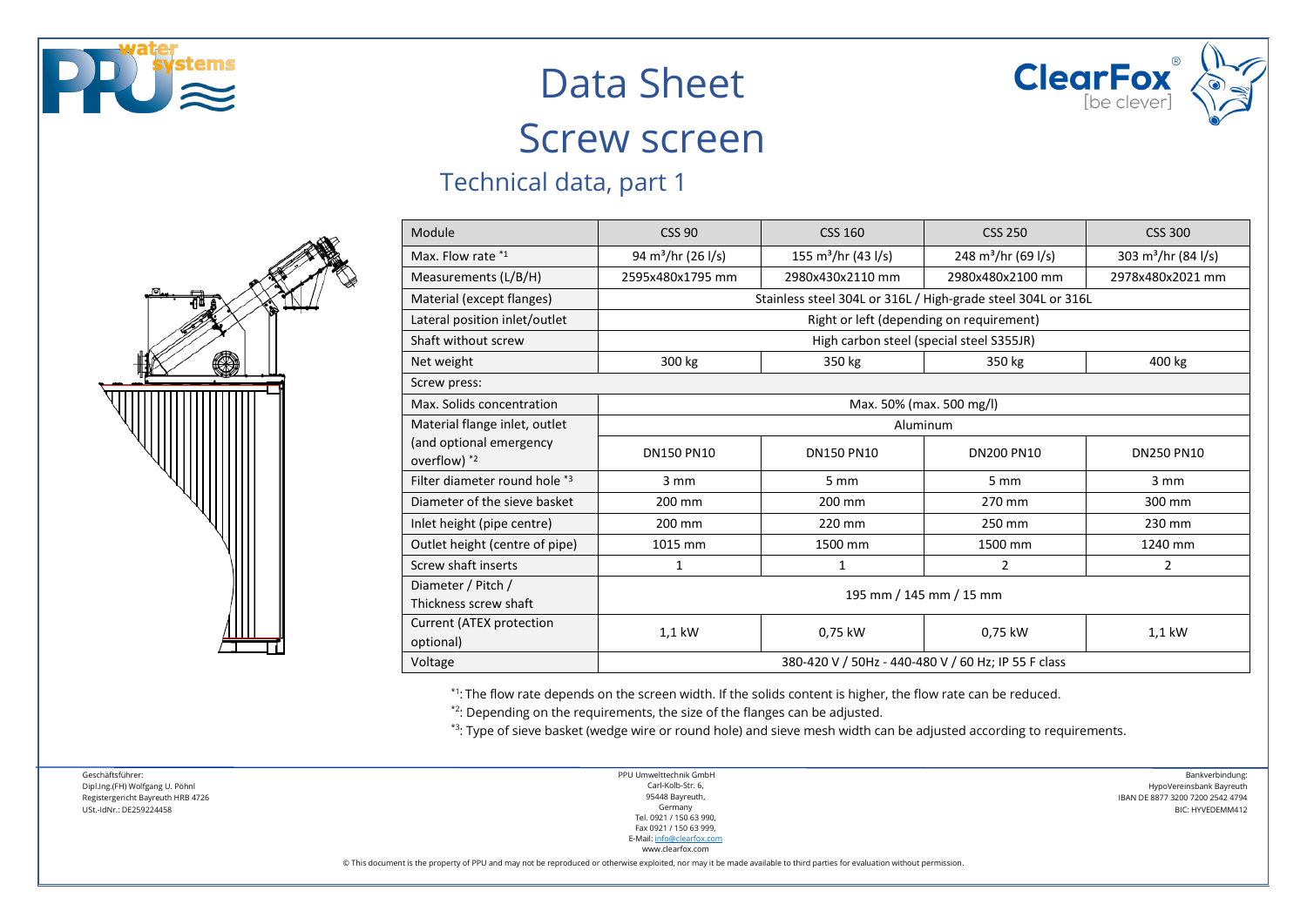





### Screw screen

### Technical data, part 2

| Module                                      | <b>CSS 380</b>                                               | <b>CSS 610</b>                   | CSS 960                          |  |  |
|---------------------------------------------|--------------------------------------------------------------|----------------------------------|----------------------------------|--|--|
| Max. Flow rate *1                           | 378 m <sup>3</sup> /hr (105 l/s)                             | 612 m <sup>3</sup> /hr (170 l/s) | 963 m <sup>3</sup> /hr (268 l/s) |  |  |
| Measurements (L/B/H)                        | 3010x600x2100 mm                                             | 2980x650x2150 mm                 | 3460x720x2500 mm                 |  |  |
| Material (except flanges)                   | Stainless steel 304L or 316L / High-grade steel 304L or 316L |                                  |                                  |  |  |
| Lateral position inlet/outlet               | Right or left (depending on requirement)                     |                                  |                                  |  |  |
| Shaft without screw                         | High carbon steel (special steel S355JR)                     |                                  |                                  |  |  |
| Net weight                                  | 450 kg                                                       | 500 kg                           | 650 kg                           |  |  |
| Screw press:                                |                                                              |                                  |                                  |  |  |
| Max. Solids concentration                   | Max. 50% (max. 500 mg/l)                                     |                                  |                                  |  |  |
| Material flange inlet, outlet               | Aluminum                                                     |                                  |                                  |  |  |
| (and optional emergency<br>overflow) *2     | <b>DN250 PN10</b>                                            | <b>DN300 PN10</b>                | DN 400 PN 10                     |  |  |
| Filter diameter round hole *3               | 3 mm                                                         | $3 \, \text{mm}$                 | $3 \, \text{mm}$                 |  |  |
| Diameter of the sieve basket                | 350 mm                                                       | 450 mm                           | 615 mm                           |  |  |
| Inlet height (pipe centre)                  | 285 mm                                                       | 315 mm                           | 380 mm                           |  |  |
| Outlet height (centre of pipe)              | 1500 mm                                                      | 1500 mm                          | 1750 mm                          |  |  |
| Screw shaft inserts                         | $\overline{2}$                                               | 2                                | 2                                |  |  |
| Diameter / Pitch /<br>Thickness screw shaft | 195 mm / 145 mm / 15 mm                                      |                                  |                                  |  |  |
| Current (ATEX protection<br>optional)       | 1,1 kW                                                       | 0,75 kW                          | 0,75 kW                          |  |  |
| Voltage                                     | 380-420 V / 50Hz - 440-480 V / 60 Hz; IP 55 F class          |                                  |                                  |  |  |

\*1: The flow rate depends on the screen width. If the solids content is higher, the flow rate can be reduced.

 $*$ <sup>2</sup>: Depending on the requirements, the size of the flanges can be adjusted.

\*3: Type of sieve basket (wedge wire or round hole) and sieve mesh width can be adjusted according to requirements.

Geschäftsführer: Dipl.Ing.(FH) Wolfgang U. Pöhnl Registergericht Bayreuth HRB 4726 USt.-IdNr.: DE259224458

PPU Umwelttechnik GmbH Carl-Kolb-Str. 6, 95448 Bayreuth, Germany Tel. 0921 / 150 63 990, Fax 0921 / 150 63 999, E-Mail[: info@clearfox.com](mailto:info@clearfox.com)

Bankverbindung: HypoVereinsbank Bayreuth IBAN DE 8877 3200 7200 2542 4794 BIC: HYVEDEMM412

www.clearfox.com

© This document is the property of PPU and may not be reproduced or otherwise exploited, nor may it be made available to third parties for evaluation without permission.

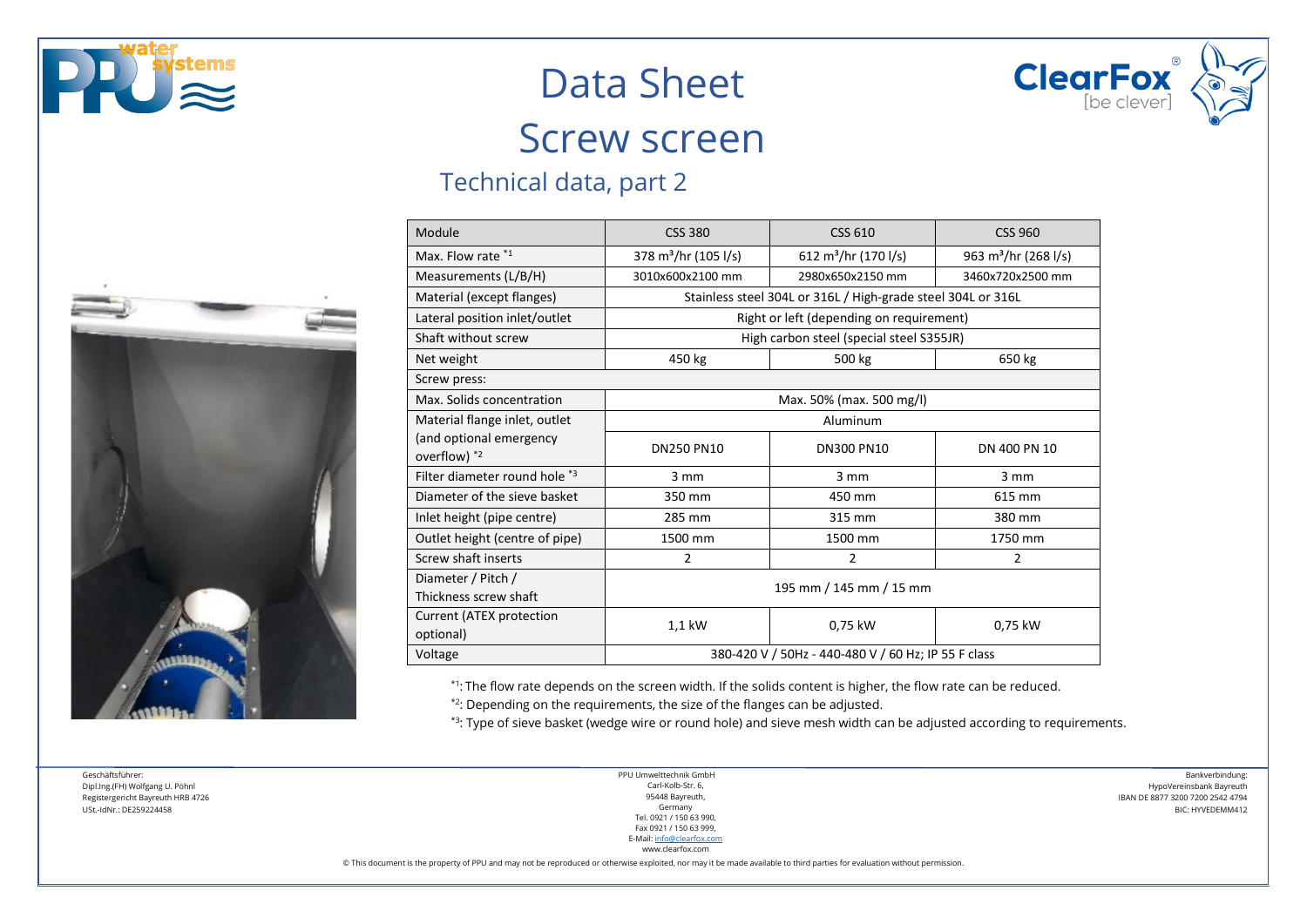



## Data Sheet Screw screen

### Application

For all types of domestic, municipal and industrial wastewater. In each case, the design must be individually adapted to the purpose.

### Features of the ClearFox® compact screw screens

- $\triangleright$  Volume reduction of solids by up to 50%
- $\triangleright$  Low speed motor
- $\triangleright$  Heavy duty screw
- $\triangleright$  Screening, conveying, and compacting in a single unit with only one motor
- $\triangleright$  Easy installation
- $\triangleright$  Low maintenance
- $\triangleright$  Durable attachable screw brushes that are self-cleaning
- $\triangleright$  Low operating costs
- No clogging even with fibers due to the shaftless screw design
- $\triangleright$  Outdoor installation with optional frost protection accessories

Geschäftsführer: Dipl.Ing.(FH) Wolfgang U. Pöhnl Registergericht Bayreuth HRB 4726 USt.-IdNr.: DE259224458

PPU Umwelttechnik GmbH Carl-Kolb-Str. 6, 95448 Bayreuth, Germany Tel. 0921 / 150 63 990, Fax 0921 / 150 63 999, E-Mail[: info@clearfox.com](mailto:info@clearfox.com)

www.clearfox.com

Bankverbindung: HypoVereinsbank Bayreuth IBAN DE 8877 3200 7200 2542 4794 BIC: HYVEDEMM412

© This document is the property of PPU and may not be reproduced or otherwise exploited, nor may it be made available to third parties for evaluation without permission.